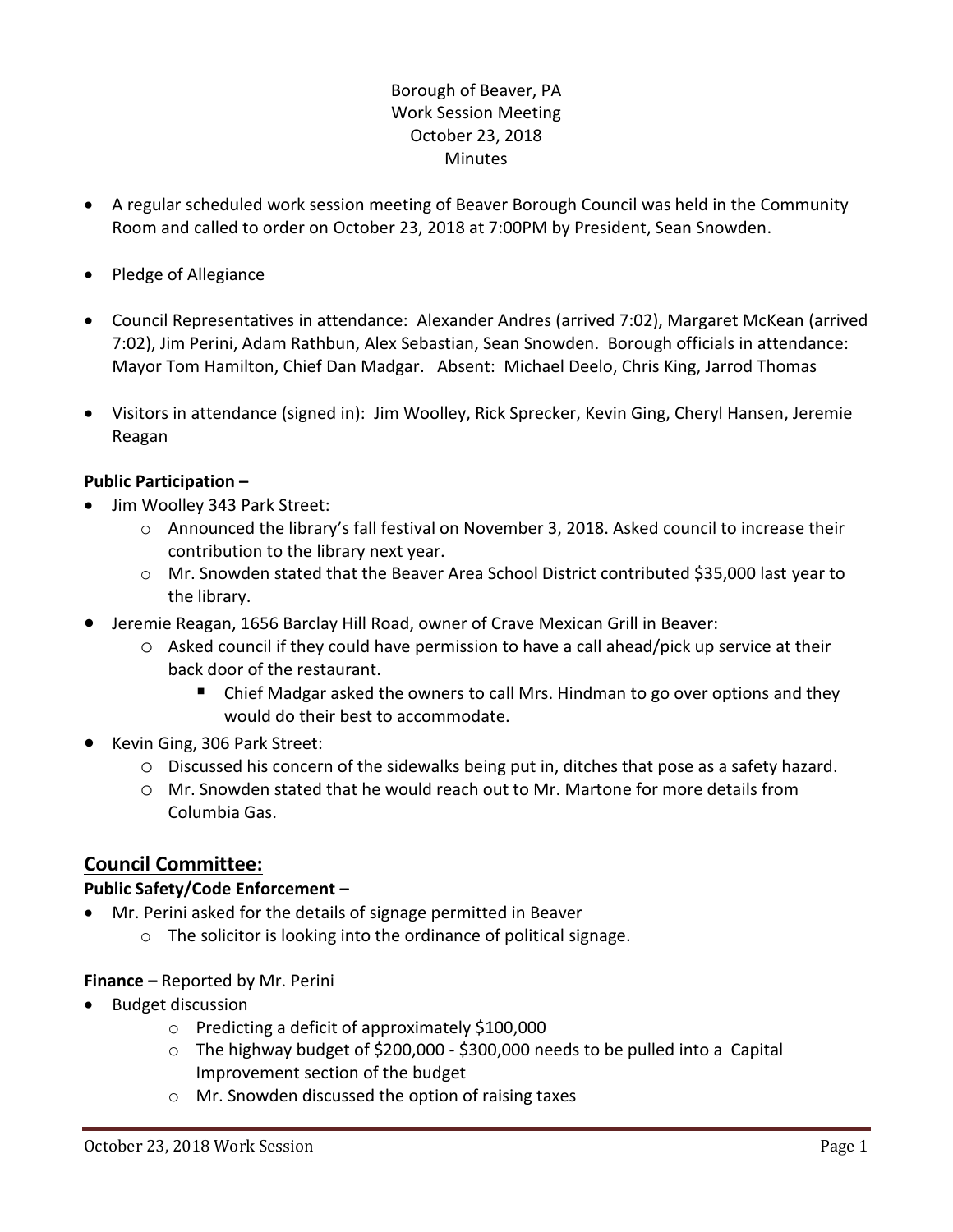- Beaver has not raised taxes in seven years
- Chief Madgar stated that over the past thirteen years, Beaver Borough raised taxes 8 mils, generating about \$300,000 but the borough's expenses have risen to over \$1,000,000 over the past thirteen years.
- Mr. Snowden suggested that the borough raise taxes 2 mils rather than taking services away from residents.
- o Mr. Snowden stated that the borough may need to give part time police officers more hours due to the increased traffic in town.
- o Ms. McKean discussed the idea of implementing a 3 mil increase to not only cover the deficit but to contribute to a capital improvement fund.
- $\circ$  A motion for a 2 mil and 3 mil tax increase will be prepared for the next council meeting.

### **Highway –** No report

### **General Government –** Reported by Mr. Andres

Discussed the 5 year budget plan.

### **Recreation –** No report

### **President –** Reported by Mr. Snowden

- Announced that the December 24, 2018 work session is canceled.
- Bridgewater injunction hearing is scheduled for October 22, 2018 regarding the usage of the right of way on Municipal Authority property

# **Borough Manager –** Reported by Chief Madgar

- Light up Night is the day after Thanksgiving.
	- $\circ$  Main Street will be closed at 5:00 p.m., the parade will be held at 6:00 p.m.
	- Touch a Truck and Autumn Festival was a success.
	- Salt Shed should be completed by mid-November
	- HVAC and roof bids are out, final numbers should be ready for the November council meeting.
	- Beaver Borough was awarded \$234,000 from the Recycle Grant.
		- o An itemized list should be coming of what was granted.
	- The Borough could make an extra payment on the 3 year leased police car from the money from Shell. The borough would be able to pay off 3 police cars this year. Try to avoid having two lease payments in one year. A current lease is around \$40,000.
	- Property and Liability insurance premium increased \$500
	- The borough needs to open up 2 sub accounts in the General Fund for Rental Registration and medical.
		- o Also open a new account for capital improvements.
		- o All three accounts will be at First National Bank.
		- o A motion will be at the next council meeting to open the accounts.
	- Letters to the property owners of Laura Street and Turnpike Street were mailed on October 18, 2018, regarding sidewalk anticipated costs.
		- $\circ$  Still awaiting costs from Columbia Gas regarding Park Street. Expecting to range from \$2,500 to \$4,100.